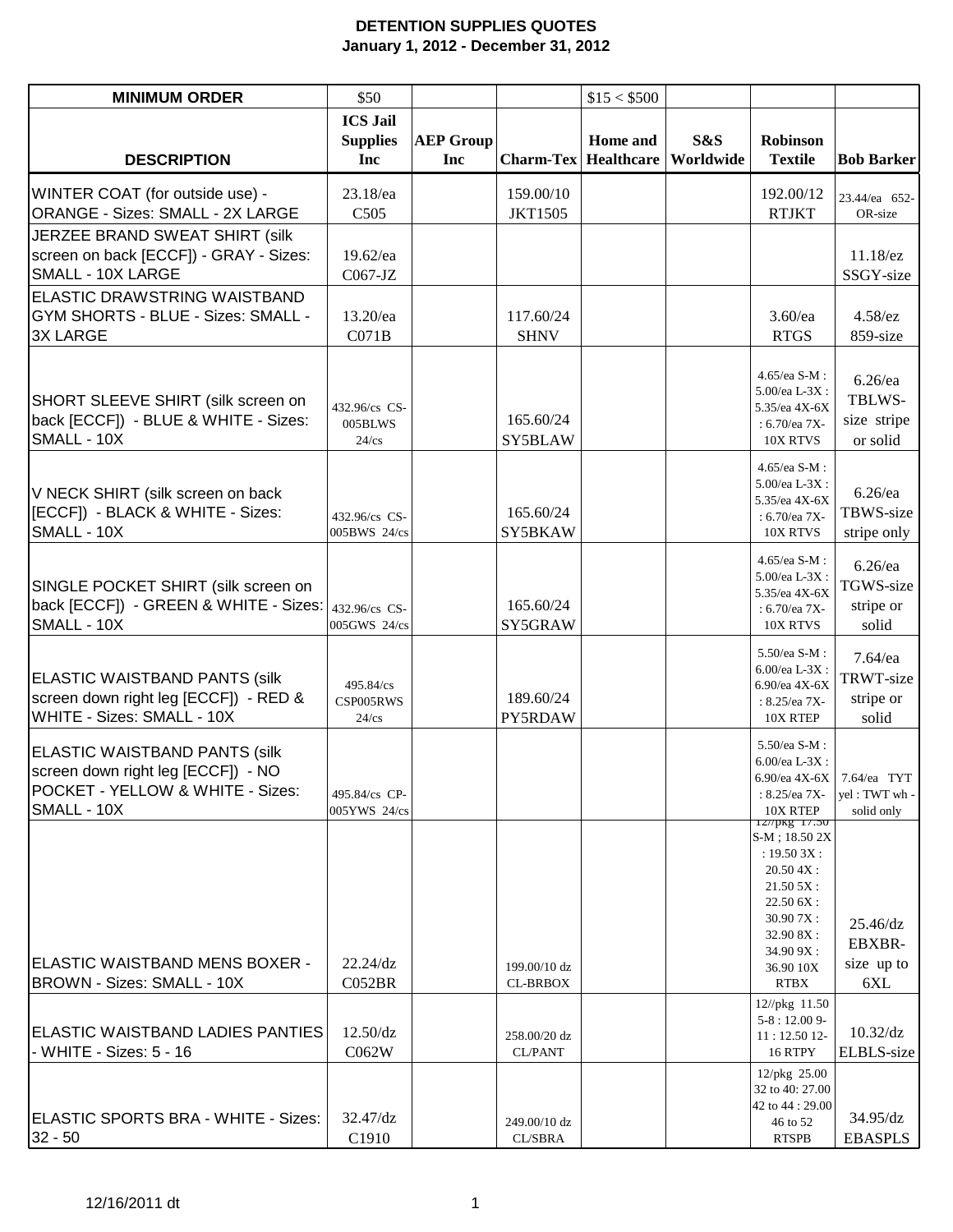| TUBE TYPE SOCKS - ORANGE - Sizes 6<br>- 12 (shoe size)                                         | 11.70/dz<br>$C068-R$                        |                                | 113.10/15 dz<br><b>SCK/TUBEOR</b>             |                               | 108.00/12<br>dz RTSXO     | 7.97/dz<br>1700-O                                                                          |
|------------------------------------------------------------------------------------------------|---------------------------------------------|--------------------------------|-----------------------------------------------|-------------------------------|---------------------------|--------------------------------------------------------------------------------------------|
| KNIT HATS (for outside use) - ORANGE -<br>Size: STANDARD                                       | 12.80/dz<br>C0450                           |                                | 298.00/20 dz<br><b>WATCHCAPS</b><br><b>OR</b> |                               | 15.00/12<br><b>RTKH</b>   | $10.62$ /dz<br>101N-OR                                                                     |
| MESH/DRAWSTRING LAUNDRY BAG -<br>WHITE - Size: 16" x 21"                                       | 29.00/dz<br>L057MS 15x20                    |                                | 289.00/10 dz<br>BAG-<br>SL1824YWT             |                               | 36.00/12<br>RTLB21        | $16.93$ /dz<br>W1520 15x20                                                                 |
| <b>MENS &amp; WOMENS CROC WITH</b><br>BACKSTRAP - BLACK - Sizes: 4 - 15                        | 3.00/12<br>SC2380 Clog                      |                                | 42.90/12 pr<br><b>CROGS</b>                   |                               | 3.50/pr<br><b>RTCROC</b>  | 57.88/12<br>EVA-BK-size                                                                    |
| <b>MENS &amp; WOMENS SNEAKER WITH</b><br>VELCRO (for inmate worker) - BLACK -<br>Sizes: 7 - 15 | 73.68/12<br>SC1011                          |                                | 58.80/12 pr<br>F/SNLV-<br><b>BK</b>           |                               | 53.28/12<br><b>RTVSNK</b> | $6.22$ /pr<br>B854-size                                                                    |
| FULL SHEETS - BLUE - 86" x 62"                                                                 | 108.00/dz<br>LO20LB                         |                                | 259.50/5 dz<br>5890NPOP 58<br>x 90            |                               | 72.00/12<br>RTSH62        | 55.16/dz<br>SH5890NVN<br>58x90                                                             |
| POLYESTER (non wool) BLANKETS -<br>BLUE - 70" x 90"                                            | 89.40/12 L012<br>gray w/blue<br>stripes     |                                | 73.60/10<br><b>BL/RYDERNV</b>                 |                               | $6.95$ /ea<br><b>RTPB</b> | 49.32/4<br><b>BL6690LB</b><br>66x90<br>20.48/4                                             |
| VINYL COVER PILLOWS - GREEN - 20"<br>x 26"                                                     | 110.40/12<br>L03PC                          |                                | 65.90/12<br>PL/PCV26<br>G                     |                               | 4.95/ea<br><b>RTVP</b>    | MV2026<br>(pillow)<br>$3.67$ /ea<br><b>VPC2026</b><br>(cover)                              |
| VINYL COVER MATRESS - GREEN - 25"<br>x 78"                                                     | 177.00/dz<br>L029R                          |                                | 35.90/ea<br>MT/DENS2575<br>Y                  |                               | 41.00/ea<br><b>RTVMC</b>  | 27.00/ea<br>PJM25754<br>(mattress)<br>$10.55$ /ea<br><b>VMC25724</b><br>(cover)<br>25x75x4 |
| COTTON TOWELS - WHITE - 18" x 36"                                                              | 17.42/dz L015<br>20x40                      | 47.83/12<br>01624481           | 272.50/25 dz<br>BT20Y0JY5E                    |                               | 15.00/12<br><b>RTTW</b>   | $13.94$ /dz<br>BT425 20x40                                                                 |
| COTTON WASHCLOTHS - WHITE - 12"<br>x 12"                                                       | 2.91/dz<br>L017                             | 6.35/12<br>03612121            | 290.00/100 dz<br>WC1212J75E                   |                               | 2.50/12<br><b>RTWC</b>    | $2.94$ /dz<br>WC1212                                                                       |
| UNWRAPPED ANTIBACTERIAL SOAP -<br>WHITE - .5 oz                                                | 44.21/1000<br><b>T040B</b>                  |                                | H/S1/2UN                                      | 30.90/1000 61.31/1000<br>4128 |                           | 37.48/1000<br>AU1                                                                          |
| UNWRAPPED DOVE SOAP - WHITE -<br>1.5 oz                                                        | 64.42/500<br><b>T044UN</b><br>antibacterial |                                | 43.90/500<br>H/S1.5UN                         | 74.10/500 4135<br>generic     |                           | 53.10/500<br><b>TU15</b>                                                                   |
| UNWRAPPED DOVE SOAP - WHITE - 3<br>0Z                                                          | 69.40/48<br>012009<br>wrapped 3.15 oz       | 93.75/75<br>045893003974       | 28.90/144<br>H/S3UN                           | 61.00/100 4166<br>generic     |                           | 34.25/144<br>TU <sub>3</sub>                                                               |
| ITWO PIECE SOAP BOX - CLEAR - 4" x 2<br>1/2"                                                   | 19.01/100<br><b>T052L</b>                   | 27.94/100<br>SD <sub>3</sub>   | 22.90/100<br>H/SBO1C                          | 23.23/100<br>01C              |                           | 2.60/12<br>2342N                                                                           |
| <b>DISPOSABLE TWIN BLADE RAZOR -</b><br><b>BLUE</b>                                            | $0.75$ /ea<br>T <sub>101</sub>              | 73.54/100<br><b>TXD3001RP5</b> | 6.18/100<br>H/DRO5                            | 145.62/2000<br>500            |                           | 37.36/600<br><b>TRB600</b>                                                                 |
| <b>GEL FLUORIDE MINT TOOTH PAST 1.5</b><br>oz TUBE                                             | 38.46/144<br>GTP15                          | 38.12/144<br>GTP4678           | 27.90/144<br>H/CGTP15                         | 51.72/144<br>1:5              |                           | 29.98/144<br>MST15                                                                         |
| PLATIC TOOTH BRUSH - WHITE - 5"                                                                | 7.32/144<br><b>TBSH</b>                     | 71.89/1440<br><b>TB201</b>     | 5.18/144<br>H/TB30                            |                               |                           | 5.13/144<br>BB28 6 1/2"                                                                    |
| COTTON SANITARY MAXI PADS -<br><b>WHITE</b>                                                    | 17.00/288<br><b>TSN300</b>                  | 26.47/360<br>10064             | 50.90/864<br>M/FSNC864                        | 32.83 326019<br>$12/10$ /pg   |                           | 30.63/500<br>IM                                                                            |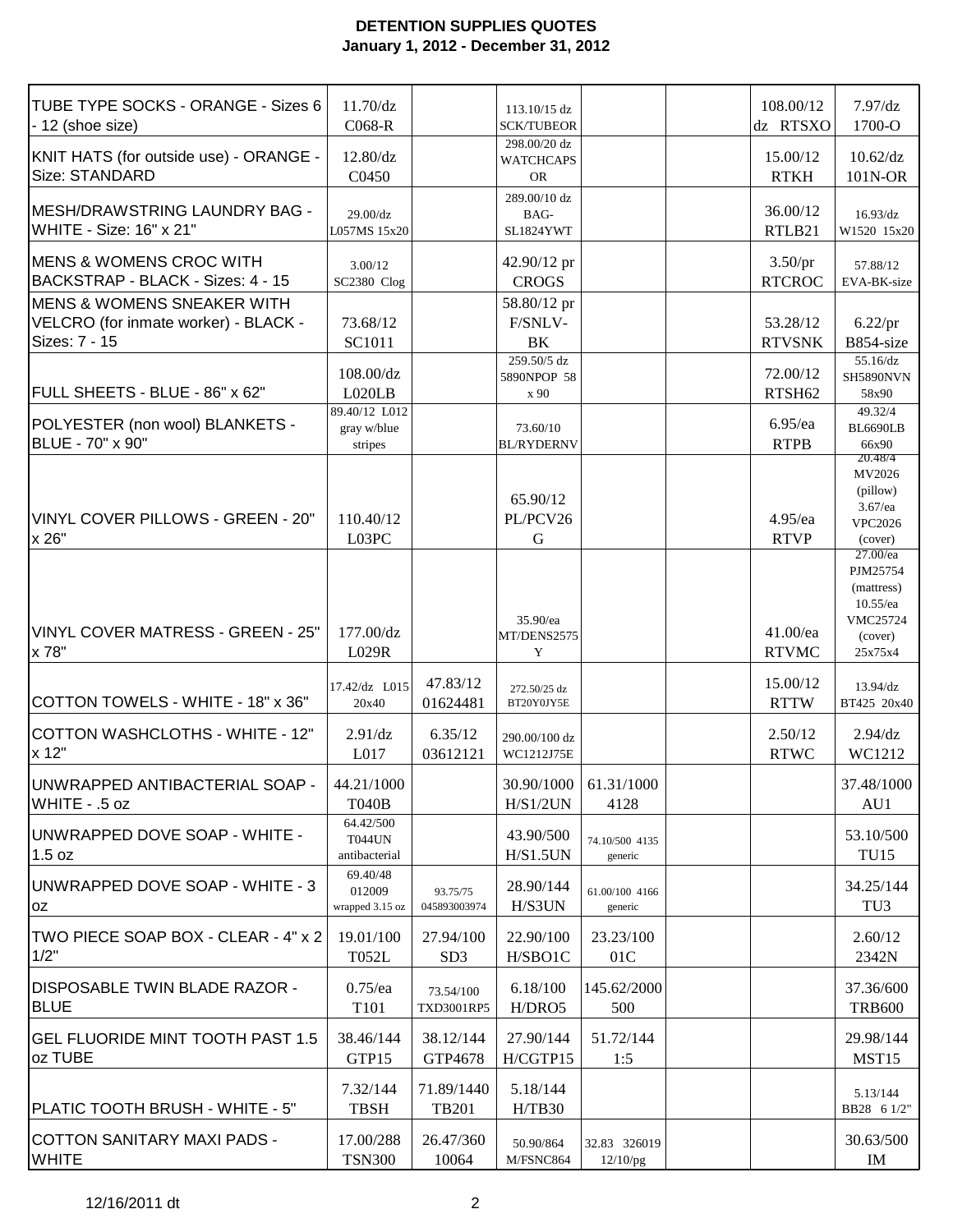| COTTON ULTRA WITH WINGS<br>SANITARY MAXITHIN PADS - WHITE                                              | 42.00/216<br>44340<br>40.00/500 | 61.90/864<br>M/FSNW864                 | 52.97 325902<br>12/22/pg |                               | 27.72/216<br>44340                     |
|--------------------------------------------------------------------------------------------------------|---------------------------------|----------------------------------------|--------------------------|-------------------------------|----------------------------------------|
| PAPER/DISPOSABLE SANITARY<br>NAPKIN BAG - WHITE - 4" x 2 1/4" x 9"                                     | <b>THC500</b><br><b>Brown</b>   |                                        |                          |                               | 24.50/1000<br>410                      |
| ELASTIC - NO METAL - HAIR TIES -<br><b>BLACK</b>                                                       | 2.88/18<br>MPH18                |                                        |                          |                               | 1.08/12<br>4200-BK                     |
| SINGLE HANDLE CUP - BROWN - 12 oz                                                                      | 101.41/72 SM-<br>10 10 oz       |                                        |                          |                               | 85.87/12<br>1197 8oz                   |
| PLASTIC SPORKS - ORANGE - 7"                                                                           | 42.11/360<br>KZ004-0            |                                        |                          |                               | 7.68/144<br>62SPK                      |
| BLACK INK SAFETY PEN - CLEAR - 4"                                                                      | 19.84/144<br><b>FXP</b>         | 198.90/1440<br>H/PEN2                  |                          |                               | 15.68/144<br><b>MSBP</b>               |
| <b>CLEAR TOP SHOWER CURTAIN -</b><br><b>GREEN - 36" x 77"</b>                                          | 23.10/ea<br><b>M006SV</b>       |                                        |                          |                               | 13.48/ea<br><b>SCVC3677</b>            |
| UNTIEABLE SECURITY BLANKET -<br>BLACK - 56" x 78"                                                      | 80.00/ea<br><b>HSB-100</b>      | 70.90/ea<br><b>BL/SUICIDE</b><br>green |                          |                               | 80.72/ea<br>SB5480                     |
| <b>IUNTIEABLE VELCRO FASTENING</b><br><b>SECURITY SMOCK - BLACK - Sizes:</b><br><b>SMALL - X LARGE</b> | 100.00/ea<br><b>HSS-100</b>     | 74.90/ea<br>SM/SUICIDE<br>green        |                          |                               | 80.72/ea<br>505JR<br>505               |
| UNTIEABLE VELCRO FASTENING<br>SECURITY JUMPSUITE - GREEN -<br>Sizes: SMALL - X LARGE                   |                                 |                                        |                          |                               | 118.46/ea<br><b>BBJ</b><br><b>BBJX</b> |
| <b>PLASTIC COATED REGULAR CARDS -</b><br>STANDARD                                                      | 195.84/144<br>M051              |                                        |                          | 146.88/216<br>GA30            | 5.90/12<br>PC <sub>2</sub>             |
| <b>PLASTIC COATED PINOCHLE CARDS -</b><br><b>STANDARD</b>                                              | 195.84/144<br>M0918             |                                        |                          | 140.40/216<br>W2930           | 14.43/12<br>1215                       |
| PLASTIC COATED UNO CARDS -<br>STANDARD                                                                 | 84.84/12<br><b>MU50</b>         |                                        |                          | 71.28/12<br>W2040             | 5.84/ea<br>UNO <sub>2</sub>            |
| <b>PLASTIC COATED ROOK CARDS -</b><br><b>STANDARD</b>                                                  | 81.48/12<br><b>MURK</b>         |                                        |                          |                               | 5.47/ea<br>P02104                      |
| PLASTIC COATED SKIP BO CARDS -<br>STANDARD                                                             | 102.00/12<br><b>MUSB</b>        |                                        |                          | 96.00/12<br>W7095             | $7.65$ /ea<br><b>SKIP</b>              |
| <b>ICHECKERS - STANDARD</b>                                                                            | 33.84/6<br>M102                 |                                        |                          | 40.20/12<br>GA4805<br>w/board | $3.27$ /ea<br>4708                     |
| <b>CHESS - STANDARD</b>                                                                                | 42.42/6<br>M103                 |                                        |                          | 56.16/12<br>W2637<br>w/board  | $4.27$ /ea<br>4833                     |
| <b>SCRABBLE - STANDARD</b>                                                                             | 117.84/6<br><b>MSCRBL</b>       |                                        |                          | 113.70/6<br>GA4817            | 18.95/ea<br>4024                       |
| YAHTZEE - STANDARD                                                                                     | 56.16/6<br><b>MSYT</b>          |                                        |                          | 51.90/6<br>GA953              | 8.45/ea<br><b>NE950</b>                |
| <b>CLUE - STANDARD</b>                                                                                 | 282.00/12<br><b>MSCL</b>        |                                        |                          | 84.80/4<br>W2625              |                                        |
| <b>SORRY - STANDARD</b>                                                                                | 139.26/6<br><b>MSR</b>          |                                        |                          | 76.00/4<br>GA390              | 19.45/ea<br>P00390                     |